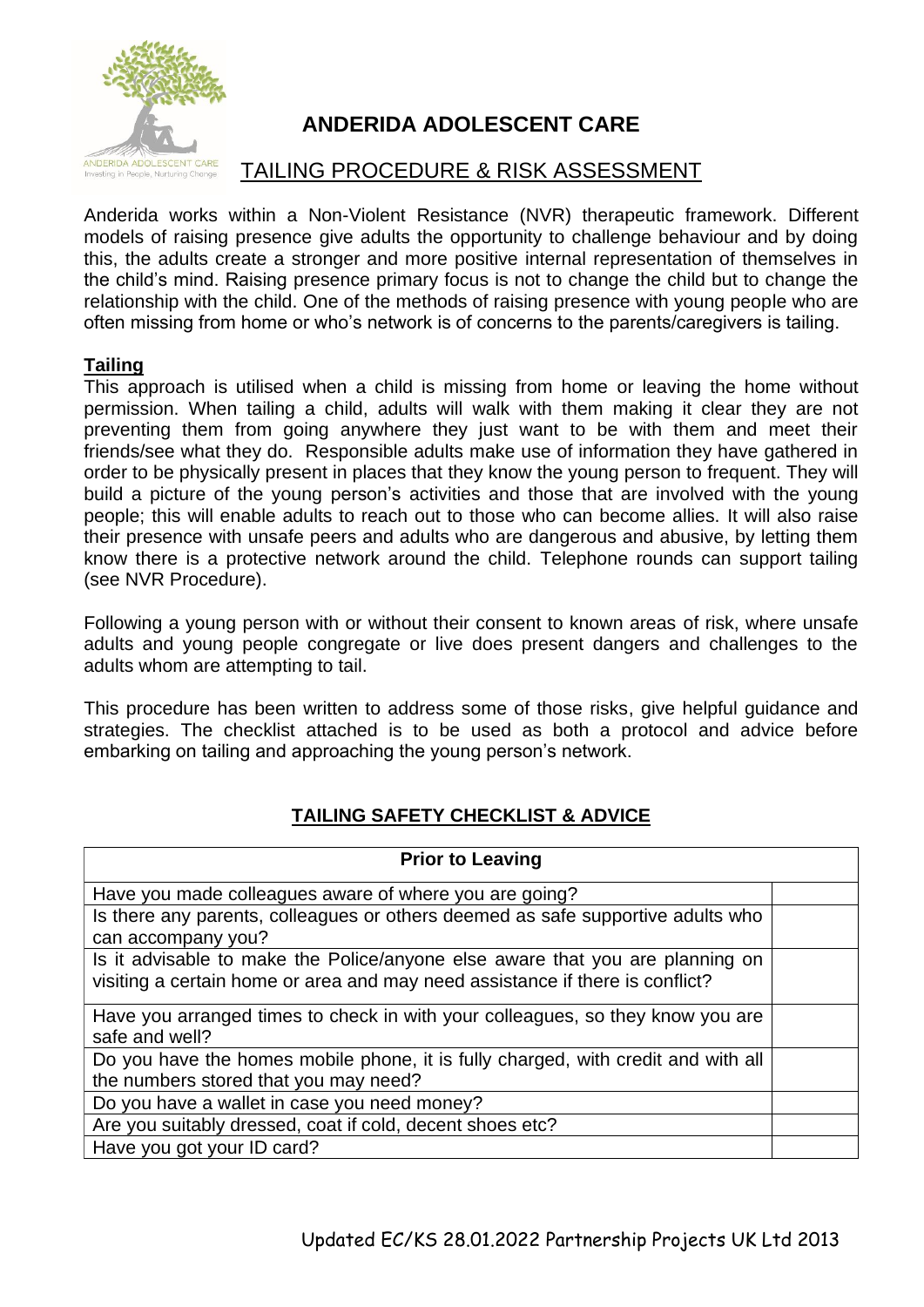| Do you have some paper and pen, so you can leave messages or notes at<br>homes, where no one answers the door/they are not in?                                                                                                                                                                                                                                                                                                                                                                                                                        |  |
|-------------------------------------------------------------------------------------------------------------------------------------------------------------------------------------------------------------------------------------------------------------------------------------------------------------------------------------------------------------------------------------------------------------------------------------------------------------------------------------------------------------------------------------------------------|--|
| Do you have a small panic alarm?                                                                                                                                                                                                                                                                                                                                                                                                                                                                                                                      |  |
| Do you have a torch?                                                                                                                                                                                                                                                                                                                                                                                                                                                                                                                                  |  |
| <b>Tailing a Young Person/ Approaching Others</b>                                                                                                                                                                                                                                                                                                                                                                                                                                                                                                     |  |
| Explain to the young person that you are not trying to stop them, but you do<br>worry about them. You are staying with them as you want to spend some time<br>with them, see who they are spending time with and what they get up to.                                                                                                                                                                                                                                                                                                                 |  |
| Stay with them as long as you can, this may mean keeping up with them, and it<br>may mean stepping out of confrontation and silently staying with them. If you feel<br>the situation is too volatile openly call a colleague for advice, explain your<br>peaceful intention and how the young person is responding.                                                                                                                                                                                                                                   |  |
| If you are in an area where you feel you could be unsafe, try using the smart<br>phone to share your location with colleague.                                                                                                                                                                                                                                                                                                                                                                                                                         |  |
| If you feel someone you are planning on approaching could be hostile or<br>dangerous, call a colleague and ask that they stay on the phone. Keeping the<br>line open allows them to call for assistance or the Police if needed.                                                                                                                                                                                                                                                                                                                      |  |
| When approaching someone to ask about a missing young person or to explain<br>your role with our young person, be friendly and approachable. Simply explain<br>your concerns for the young person and your intent to do what you can to keep<br>them safe.                                                                                                                                                                                                                                                                                            |  |
| Do not enter someone's home when invited unless you have a good knowledge<br>of them and know them to be safe, or you are fairly confident they are safe and<br>you have called a colleague in front of them and explained where you are (exact<br>address), who you are with and that you are going into their home for a chat. Let<br>your colleague know you will call them in 30mins or sooner if you leave sooner,<br>so they are aware to call you in approx 30 mins if they have not heard back – and<br>raise the alarm if you do not answer. |  |
| If talking to another parent whose child is also involved, establish rapport, offer to<br>share information and support each other in keeping both young people safe.                                                                                                                                                                                                                                                                                                                                                                                 |  |
| When talking to dangerous adults, remain peaceful approachable and non<br>confrontational but give across a strong message that they are protected, cared<br>for and that a lot of professionals including police and social services are<br>involved in ensuring the young person comes to no harm. Explain that being<br>involved with our young person will bring a lot of attention to them.                                                                                                                                                      |  |
| When talking with other youths explain our concern for our young person, how<br>they are not coping well with the lifestyle and ask if they can contact us if they<br>have any concerns or information to share. Ask if they mind sharing their<br>numbers so we can contact them.                                                                                                                                                                                                                                                                    |  |
| Leave a note explaining your concern and our contact details at homes where we<br>think our young people may have been or frequent.                                                                                                                                                                                                                                                                                                                                                                                                                   |  |